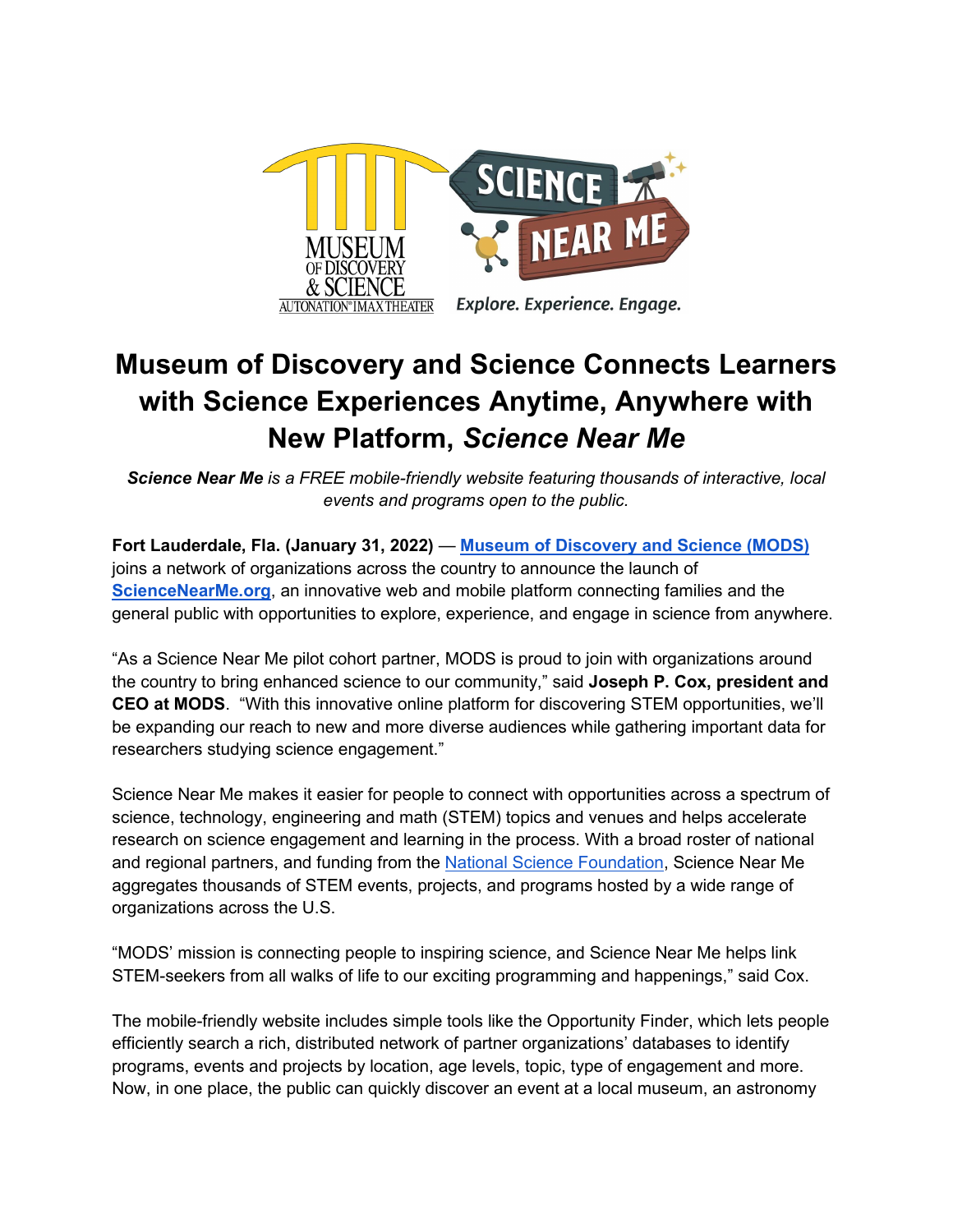talk at a local pub or a science policy forum open to the public online. The site provides additional easy-to-use tools that enable media partners, community- based organizations, and others to easily customize and embed these offerings on their own websites tailored to STEM engagement in their communities.

"Science Near Me is doing something long dreamed about in STEM, but never before executed to this extent," says co-founder Martin Storksdieck, director of Oregon State University's STEM Research Center. "Science Near Me provides the first convenient tool to find all types of science-related engagement activities, both in-person or online, in one place while providing insights to inform future projects aimed at creating more equitable and inclusive science engagement."

With a suite of creative features, [ScienceNearMe.org](http://sciencenearme.org/) is providing not only a singular destination to discover opportunities to participate in STEM opportunities, but also catalyzing new research about how diverse audiences engage with science.

"There's no shortage of opportunities to participate in science across many levels," Cavalier says. "Science Near Me will help make it easier for people from all backgrounds and interests to connect with the right opportunity and help accelerate research on science engagement and learning in the process. "

###

## **ABOUT SCIENCENEARME.ORG**

Science Near Me, a subsidiary of [SciStarter.org,](https://scistarter.org/) aggregates a diverse array of opportunities for the public to engage in science. ScienceNearMe is made possible through a federal grant from the National Science Foundation, and developed in collaboration with core partners include [Oregon State University's STEM Research Center,](https://stem.oregonstate.edu/) [COSI's Center for Research and Evaluation,](https://cosi.org/) the [Association of Science and Technology Centers,](https://www.astc.org/) the [MIT Museum's Science Festival](https://www.sciencefestivals.org/home)  [Alliance,](https://www.sciencefestivals.org/home) [The Connectory,](https://theconnectory.org/) [Discover Magazine](http://discovermagazine.com/) and the [American Association for the](https://www.aaas.org/)  [Advancement of Science.](https://www.aaas.org/)

Science Near Me also includes a broad and growing group of nationwide cohort pilot partners who are contributing to the development and testing of this innovative resource with their communities:

- [Astronomy on Tap](https://astronomyontap.org/)
- [Bay Area Science Festival](https://www.bayareasciencefestival.org/)
- [Expert and Citizen Assessment of Science & Technology \(ECAST\)](https://ecastnetwork.org/)
- [Explora Science Center & Children's Museum](https://www.explora.us/)
- [Fleet Science Center](https://www.fleetscience.org/) / [San Diego STEM Ecosystem](https://stemecosystems.org/ecosystem/san-diego-ecosystem/)
- [Maine Discovery Museum](https://www.mainediscoverymuseum.org/)
- [Maine Science Festival](https://www.mainesciencefestival.org/)
- [Make Magazine & Maker Faire](https://make.co/)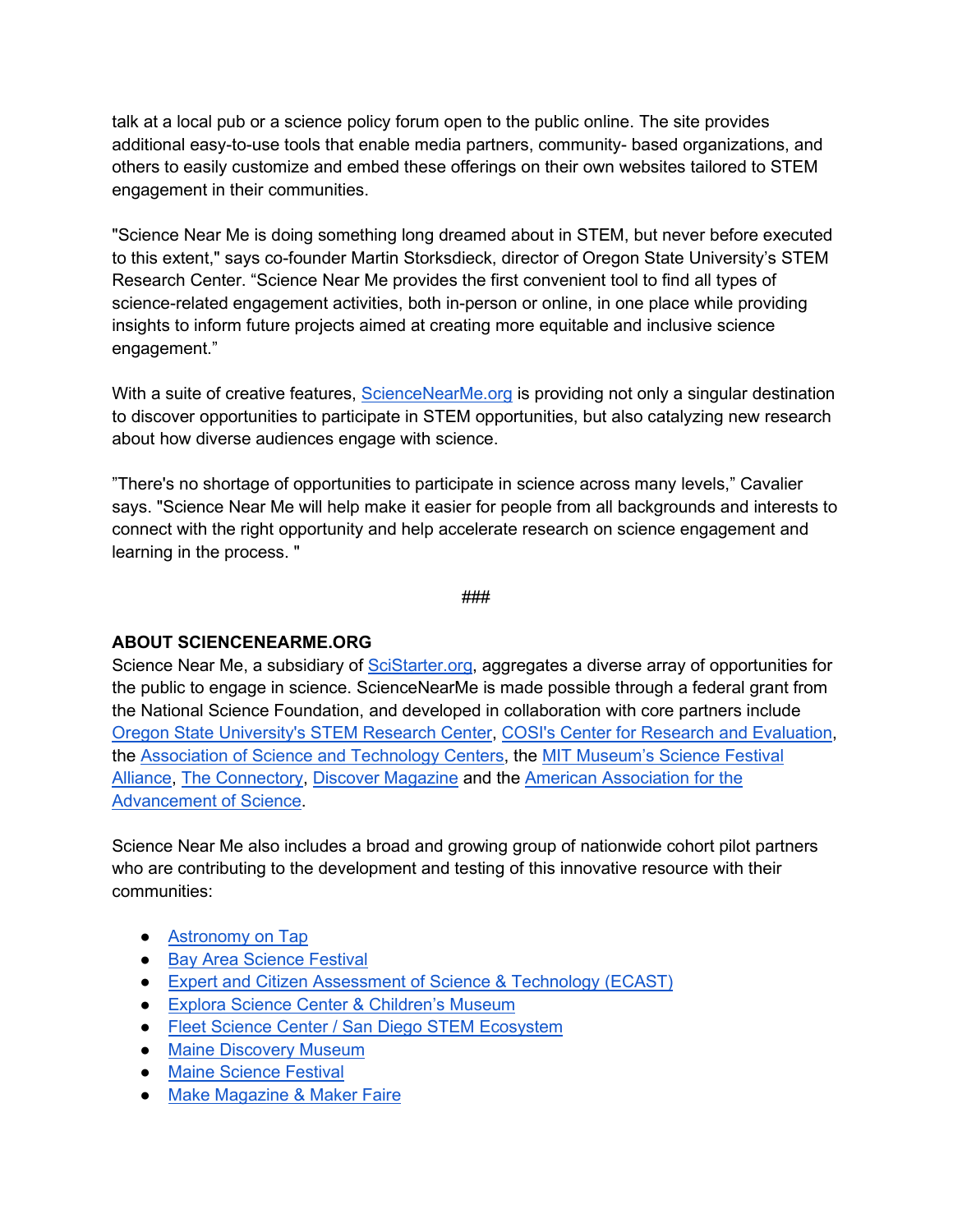- [Michigan Science Center](https://www.mi-sci.org/)
- [Museum of Discovery & Science \(MODS\)](http://mods.org/)
- [NASA Night Sky Network](https://nightsky.jpl.nasa.gov/)
- [Nation of Makers](https://www.nationofmakers.us/)
- [Nerd Nite](https://nerdnite.com/)
- [North Carolina Science Festival](https://ncsciencefestival.org/)
- [Science Museum Oklahoma](https://www.sciencemuseumok.org/)
- [ScienceWorks Museum](https://scienceworksmuseum.org/)
- [SciStarter](https://scistarter.org/)
- **[Terry Lee Wells Nevada Discovery Museum](https://nvdm.org/)**
- [The Connectory](https://theconnectory.org/)
- [Wisconsin Science Festival](https://www.wisconsinsciencefest.org/)

In 2022, free web tools will enable additional event and program organizers to connect with Science Near Me. For more information, please email [info@ScienceNearMe.org.](mailto:info@ScienceNearMe.org)

## **ABOUT MUSEUM OF DISCOVERY AND SCIENCE**

Founded in 1976 as the Discovery Center, today the Museum of Discovery and Science (MODS) is at the forefront of science education, innovation and exploration. MODS connects people to inspiring science. The Museum encompasses more than 150,000 square feet of interactive exhibits. This includes all of our permanent and traveling exhibits, as well as our outdoor Science Park. Families can enjoy super science shows and demonstrations, wild Creature Feature animal encounters, private experiences, mind-blowing Makerspace labs, cool camps, unforgettable birthday parties, engaging field trips and STEM curricula, professional development workshops for educators, distinguished speakers, and more. In addition to daily hours, MODS is currently offering virtual and offsite programming. MODS' STEMobile delivers STEM education on location across South Florida! A STEMobile experience ranges from onehour to full-day with programming for pre-kindergarten through adult and is available for schools, community centers, corporate team building and special events! All programs can be customized for time, group size and age group. Book a STEMobile visit today. Free programs and scholarships are available!

The Museum celebrates diversity and welcomes visitors from all walks of life. The Museum hours are Monday through Saturday 10 a.m. to 5 p.m. and Sunday 12 p.m. to 5 p.m. MODS is located downtown at 401 SW Second Street, Fort Lauderdale, Florida 33312. For more information about the Museum, please visi[t](http://mods.org/) [mods.org](http://mods.org/) or call 954.467.MODS (6637).

Like us or follow us on Social Media:

Facebook: [facebook.com/modsftl](http://www.facebook.com/modsftl) Twitter[:](http://www.twitter.com/modsftl) [twitter.com/modsftl](http://www.twitter.com/modsftl) Instagram[:](http://www.instagram.com/modsftl) [instagram.com/modsftl](http://www.instagram.com/modsftl)

## **MEDIA CONTACTS**

Kip Hunter Marketing | 305.803.9177 Nicole Lewis // [nicole@kiphuntermarketing.com](mailto:nicole@kiphuntermarketing.com)